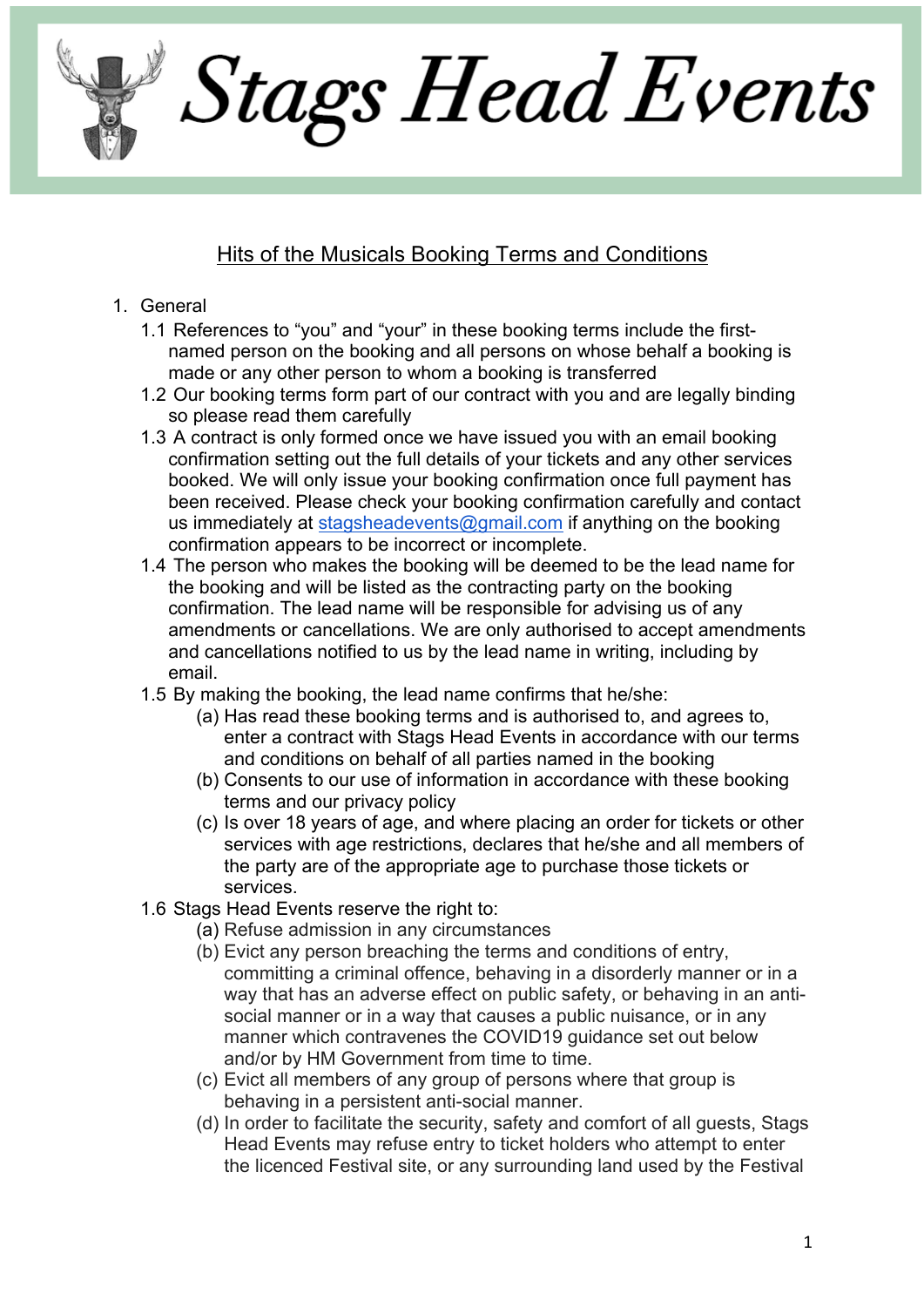(including car parks) that constitutes the Festival footprint, (hereafter the "Festival Site") with contraband goods and / or prohibited articles.

- 2. Payment and Fees
	- 2.1 To make your booking, you must pay the total price of your festival ticket and any other services that you have selected in full at the time of booking. No booking confirmation will be issued until the full amount has been received.
	- 2.2 We accept most credit and debit cards as well as other forms of payment. Please check our website for details.
	- 2.3 We take all reasonable care to ensure that our website is secure and to ensure that it is not possible for any third party to access your payment or other personal information. However, we cannot be held liable in the event that any third party obtains personal data or information in an unauthorised manner, unless due to our own negligence.
	- 2.4 By entering your payment details, you confirm that the payment details belong to you. All credit and debit cardholders are subject to validation checks and authorisation by the card issuer. If your card issuer refuses to authorise payment, we will not be able to process your booking.
- 3. Festival Tickets
	- 3.1 Only Stags Head Events are authorised to sell tickets for the Retro Fest at Rutland Showground. No other site or agency will be allocated tickets. Any tickets used to attempt to gain entry to the festival that are not provided by Stags Head Events will not be allowed entry.
	- 3.2 Entry into the festival is only permitted on production of a valid ticket or pass. We will supply tickets to you in advance of the festival date. You will be provided with an e-ticket via email. You must bring that e-ticket and present it at the check-in point to enter the festival. You must use the e-ticket issued in your name and no other e-ticket. You must not allow others to use your eticket. If someone else has used your e-ticket you will not be allowed entry. **The festival organiser may refuse you entry if you fail to produce all the aforementioned documents.** See our terms and conditions.
		- (a) Tickets purchased will only feature the lead bookers name. All parties must arrive together, as you will be asked for ID upon arrival which will be compared to that on your e-ticket. If you are planning to arrive separately to the lead booker, you must contact us to make us aware.
	- 3.3 Customers must comply with last entry times, codes of conduct and all other requirements of the festival organiser and the festival organiser has the absolute right to determine entry.
	- 3.4 Artists and attractions included in the festival programme may be subject to change. We will advise you of any changes as soon as we have been informed. The terms and conditions of the festival organiser apply to any changes and changes are generally not refundable.
	- 3.5 Festival tickets are generally non-refundable and non-transferable unless the festival is cancelled or rescheduled by the organiser/promoter in accordance with the festival terms and conditions.
	- 3.6 Admission is at ticket holder's own risk. Stags Head Events will not be held liable for any loss, injuries or damages sustained at the event including damage, theft or losses to property and motor vehicles, if the cause is due to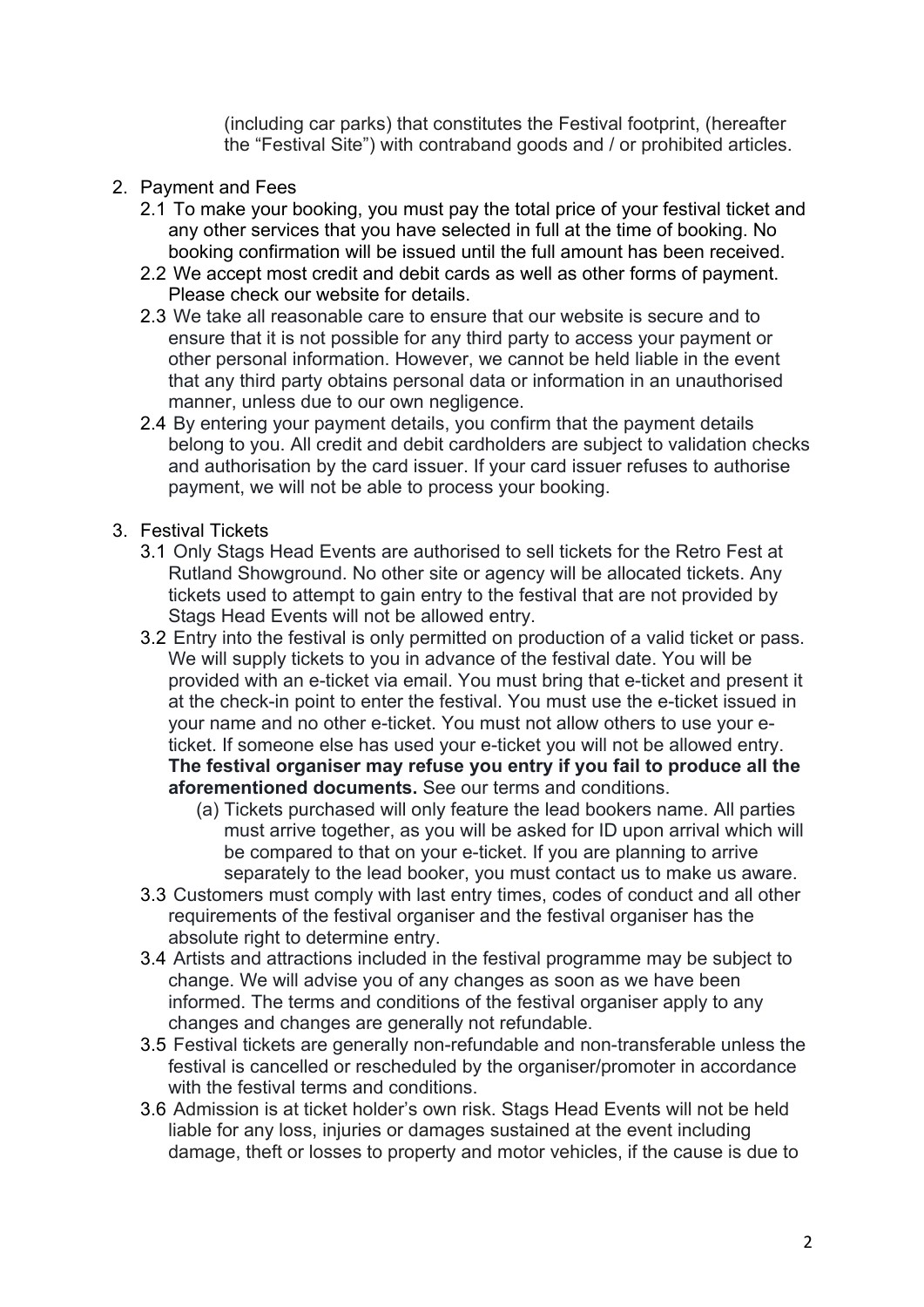the negligence of the ticket holder or the actions of other patrons or third parties or force majeure

- 3.7 Duplicate tickets will not be issued for lost or stolen tickets
- 3.8 Tickets are only valid when purchased from official agents. Tickets bought from other sources will be refused admission
- 3.9 Entrance to the Festival is subject to both the Festival's Photography Policy and the Broadcaster Internet and Filming Policy. Ticket holders may not use photographic, recording or filming equipment on the Festival site for commercial gain without the Festival's prior written consent:
	- (a) A person may be denied entry to, or removed from the Festival Site if they are in possession of any equipment capable of taking photographs, making films, sound recordings or broadcasts; or if they take or make any photograph, film, sound recording or broadcast of anything occurring inside the Glastonbury Festival for commercial gain.
	- (b) A person may enter the Festival Site with equipment referred to in 3.9.(a) above where it is integrated into electronic communications apparatus designed for personal private use (such as a mobile telephone) and/or a personal stills camera, but that person may still be removed in accordance with paragraph 3.9.(a) above if they use or attempt to use that device for commercial gain.
- 3.10 As a condition of sale, the ticket holder consents to being filmed, photographed, and recorded for television, radio, webcast, and other communication to the public in any medium and/or for any video, DVD or similar or any projection or digital mapping as part of the audience, and/or by any CCTV cameras and recordings operated by or on behalf of and made by or on behalf of SHE for public safety and security purposes
- 3.11 Wristbands removed from the wrist or tampered with will be rendered invalid and will not be replaced. Lost or missing wristbands will not be replaced. Those without wristbands will be refused admission to the site or may be removed from the Festival Site.
- 3.12 Anyone under the age of 16 must be accompanied to the Festival by a responsible adult (aged 18 or over), who would usually be the parent, carer, legal guardian or other adult entrusted with the care of that child) who accepts full responsibility for all under 16s attending under their supervision.
- 3.13 Stags Head Events will comply with all current HM Government legislation and as a condition of attendance, ticketholders will be required to comply with this legislation and any associated statutory guidelines, and accordingly, where necessary Stags Head Events reserves the right to vary and amend these terms and conditions (solely to the extent necessary to accommodate such changes to legislation and guidance). In particular this will apply to any public health rules, policies, advice and guidance which can be subject to change at short notice
- 3.14 As a condition of attendance, ticket holders are required to provide basic personal data which may be shared with the relevant statutory bodies (e.g. DHSC) in order to facilitate any necessary mitigation measures, such as 'Test and Trace' operations. Ticket holders may also be required to undertake and demonstrate evidence of vaccinations received or testing undertaken, in an approved manner in advance of the event and / or on entrance to the site, and / or scan a venue check-in QR code on entrance to the site.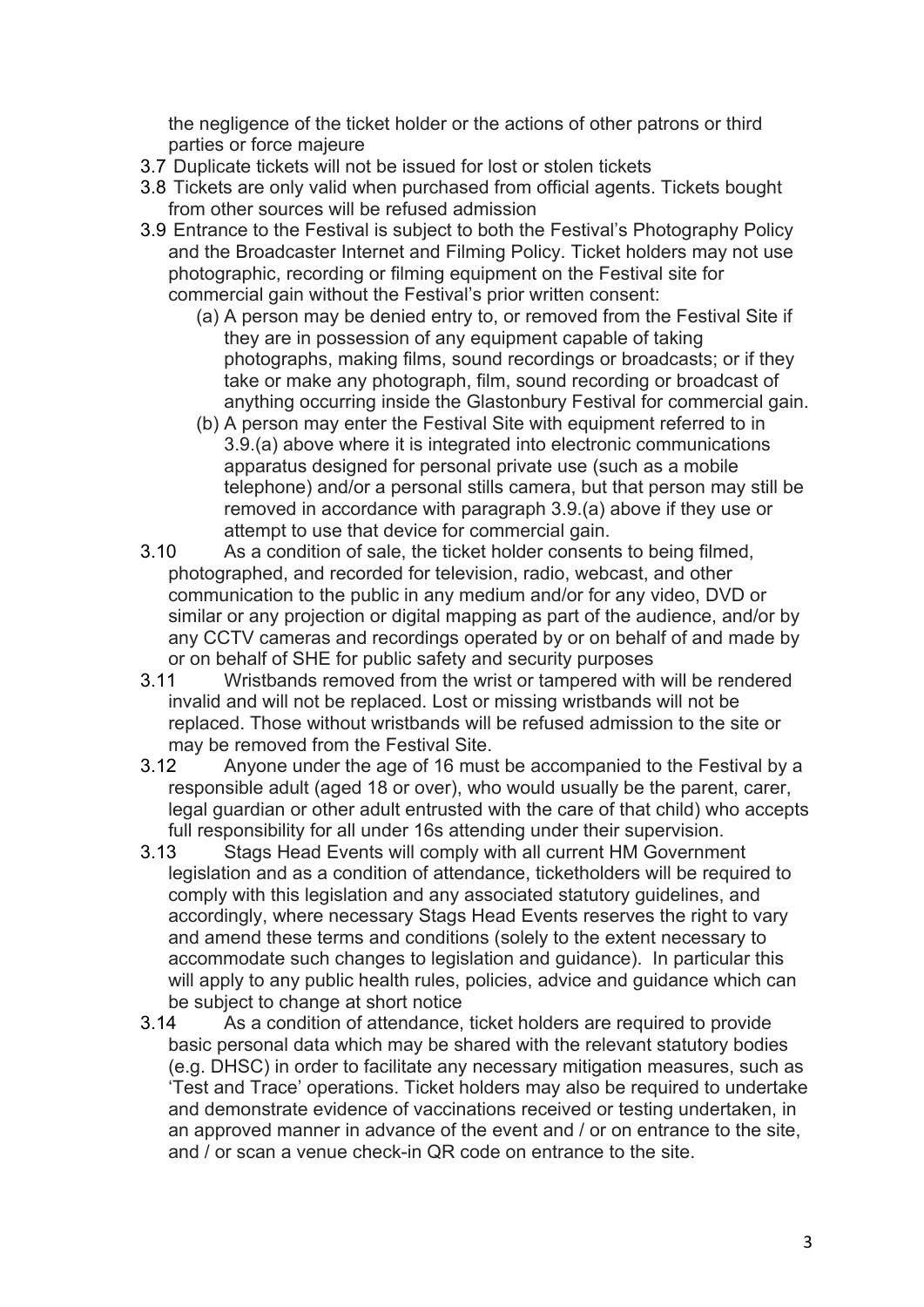- 4. Cancellations and Amendments by You
	- 4.1If you wish to cancel the festival ticket or any other service that you have booked after your email booking confirmation has been issued, you must notify us in writing and cancellation shall not take effect until the notice is received by us. Cancellation up to three weeks prior to the event can be refunded. If you cancel within three weeks of the event date, your booking will not be refunded.
	- 4.2 If you do not arrive at the venue by the time/date printed on your booking confirmation, this is usually deemed to be a cancellation by you and no refund will be payable to you.
	- 4.3 A name changes for a festival can be processed. An administration fee will be charged for a name change (currently £5). To arrange this, you will need to contact us as soon as possible.
	- 4.4 Stags Head Events does not offer refunds in the event of lost or stolen tickets or where the ticket holder cannot attend the festival due to reasons beyond the Festival's control. You might consider it prudent to insure the value of your ticket in the event of such loss.
- 5. Health and Safety
	- 5.1 You must always comply with all health and safety requirements of the festival organiser. If you breach any of these requirements or your behaviour or conduct, in the reasonable opinion of the supplier, causes or is likely to cause danger to, upset or distress anyone else or damage to property, you may be refused admission or be asked to leave. Stags Head Events shall not have any liability to you in these circumstances and no refunds shall be given.
	- 5.2 Your vehicle may be searched by security personnel at the vehicle gates on entry to the festival car parks; in the car parks themselves; or anywhere on the Festival Site.
	- 5.3You may be searched in the car parks or at the entrance. Any items which the organisers consider may be used in an illegal or offensive manner shall be confiscated. Persons suspected of carrying out illegal and/or offensive activities onsite may be searched. Anyone resisting confiscation of disallowed items or disregarding these conditions will face eviction from the Festival Site.
	- 5.4 Any individual that refuses such a search may be refused entry.
	- 5.5 Security and stewards with considerable experience have been engaged to deploy personnel and facilities as appropriate to manage the event.
	- 5.6 A constant system of risk assessing will determine the appropriate course of action and will be managed by the Event Health and Safety Manager.
	- 5.7Any individual who appears to be under the influence of drugs and illegal substances will be automatically refused entry and/or removed from the site.
		- (a) Every effort will be made to stop drugs being on the site, and anyone found in possession of any illegal substances will be removed from the site.
- 6. Special Requests and Medical Problems
	- 6.1 If you have any special requests, you must advise us at the time of booking. We will aim to meet any reasonable requests; however, we cannot guarantee that any request will be met.
	- 6.2 If you or any member of your party has any medical problem or disability that may require assistance, please tell us before you book, or if diagnosed after